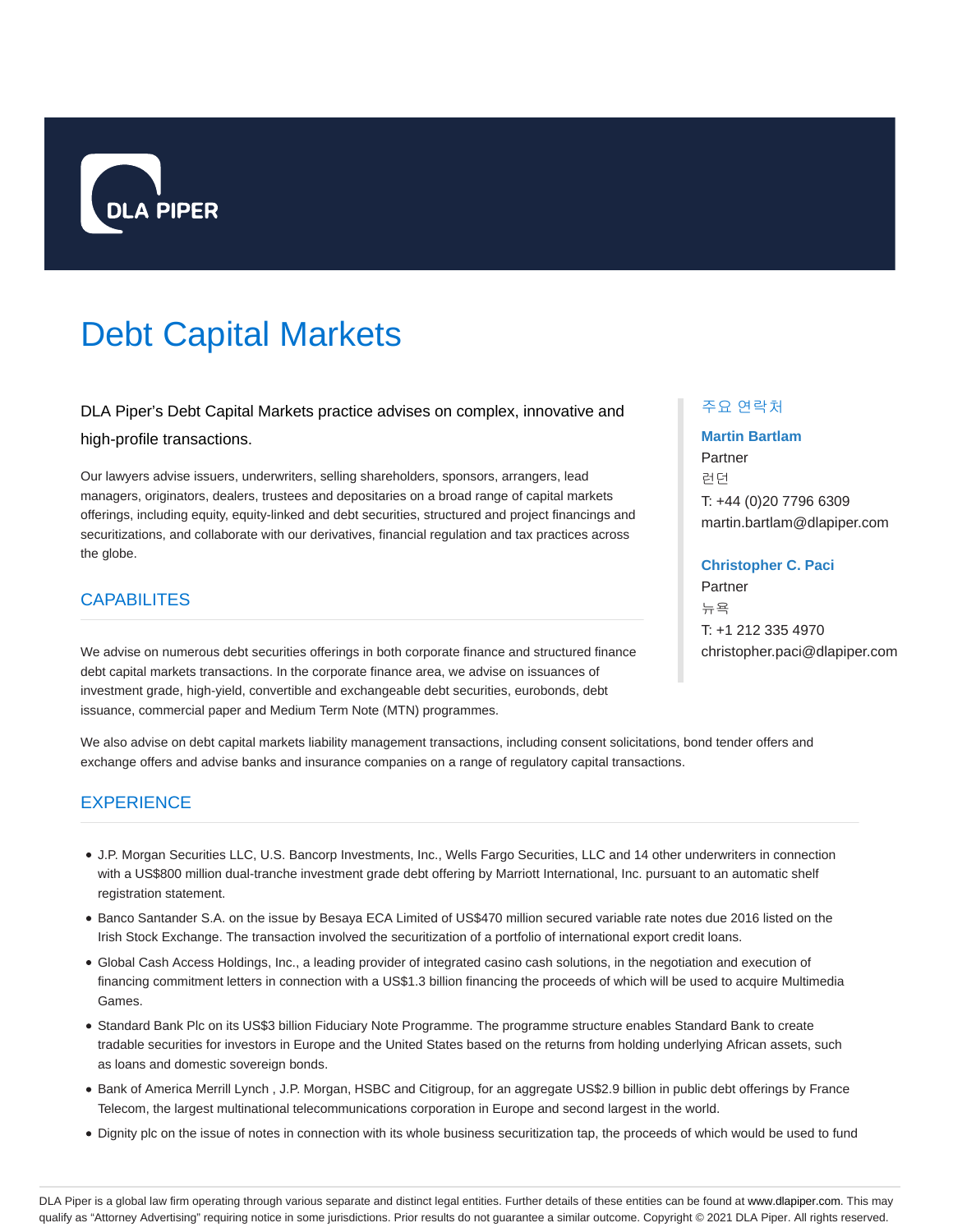the acquisition of a large group of funeral businesses. The securitization involved the issue by Dignity Finance plc of (in total) £50,250,000 Class A Secured 6.310 per cent Notes due 2023 and £40,750,000 Class B Secured 8.151 per cent Notes due 2031.

- Places for People Homes and Places for People Capital Markets on their £650,000,000 EMTN Programme, which originally included one of only a handful of retail bond issues to have gone to market and the first retail issue by a non-financial entity admitted to trading on the London Stock Exchange's ORB platform.
- Turkish company Anadolu Efes, on a benchmark US\$500 million international bond issue. Anadolu Efes is one of Europe's largest brewers and Coca-Cola bottlers, with operations in a number of countries including Turkey, Russia the CIS and the Middle East. Anadolu Efes is the first Turkish corporate to achieve two investment grade ratings.
- BNP Paribas Securities Corp., Goldman, Sachs & Co., HSBC Securities (USA) Inc., J.P. Morgan Securities LLC, Morgan Stanley & Co. LLC and SG Americas Securities, LLC, as underwriters on Telefónica Emisiones, S.A.U.'s issuance of US\$2 billion in notes, guaranteed by Telefónica S.A., the international telecommunications group.
- GE Capital, HSBC Bank plc and Lloyds Bank plc on the senior debt funding of CAPE Capital's investment in the Côte Restaurants Group.

### 인사이트

## 출판물

**Contactless Payments Limit to be raised to GBP100**

2 November 2021 The FCA have begun the national roll-out of the new GBP100 spending limit contactless card payments across the UK.

**Finance and Markets Global Insight - Issue 21, 2021**

## 2 November 2021 FINANCE AND MARKETS GLOBAL INSIGHT

Our latest edition of FMGI picks out some of the issues the industry has been grappling with over the past few months, including the adoption of technology as a key aspect of modern life and the need to find ways to address climate change within our modern business and financial system.

**GBP10 billion raised in inaugural UK Green Gilt issuance**

#### 2 November 2021

On 23 September 2021, the UK government's GBP10 billion inaugural green gilt was listed on the Sustainable Bond Market of the London Stock Exchange.

**How asset tokenisation can be used to advance climate initiatives**

#### 2 November 2021

Asset tokenization provides a much more direct way to integrate environmental performance targets and reporting into assets.

**Speech by the FCA Chair on the risks of online cryptoasset promotions**

#### 2 November 2021

On 6 September 2021 Charles Randell, the Chair of the Financial Conduct Authority (FCA) and Payment Systems Regulator, gave a

DLA Piper is a global law firm operating through various separate and distinct legal entities. Further details of these entities can be found at www.dlapiper.com. This may qualify as "Attorney Advertising" requiring notice in some jurisdictions. Prior results do not guarantee a similar outcome. Copyright @ 2021 DLA Piper. All rights reserved.